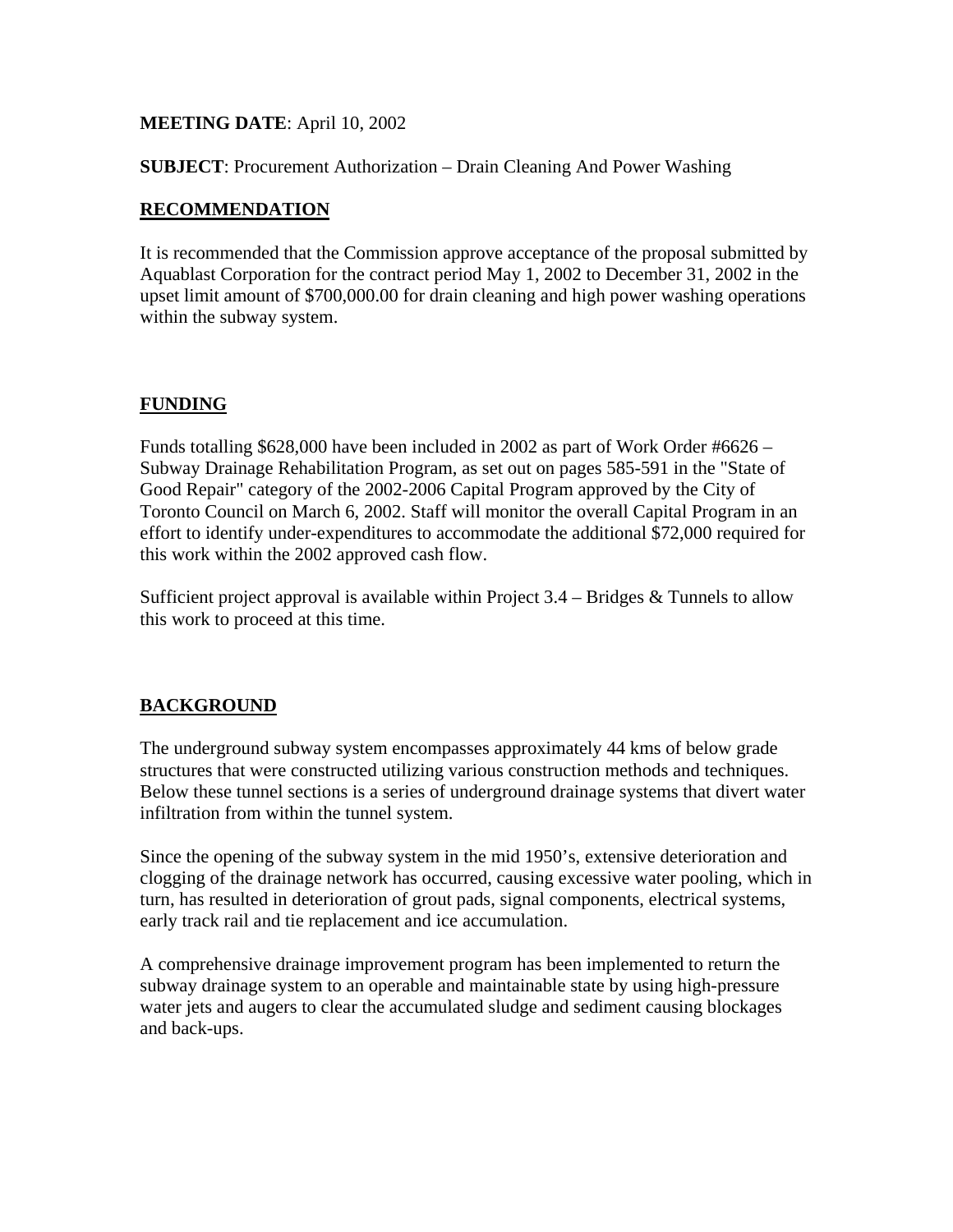#### **DISCUSSION**

Specifications were prepared for drain cleaning and power washing of the tunnel drainage system as outlined in the Capital Program. Nine (9) companies were invited to submit proposals in addition to public advertisement on the T.T.C. web site. Two (2) companies submitted proposals as set out in Appendix "A".

The lower priced proposal for drain cleaning and power washing was submitted by Aquablast Corporation, in the amount of \$697,116.13. There were several qualifications related to pricing and obtaining permits submitted by the Aquablast Corporation that were reviewed by staff and are considered acceptable. It should be noted that these same qualifications were noted in the current contract and reviewed and found acceptable by staff in 1999. It is anticipated that the drain cleaning program will be completed by December 2002.

The overall pricing for the 2002 work is approximately 0.50% lower than is currently paid from a 1999 three-year tender. Aquablast has successfully completed similar contracts for the Commission in the past and their tender is considered commercially and technically compliant and is recommended for acceptance.

#### **JUSTIFICATION**

It is necessary to proceed with the foregoing procurement expenditure in order to clear the accumulated sludge and sediment causing blockage and back-ups, in order to ensure that underground structure and its subsystem do not deteriorate to a point that can jeopardize the safety of the subway and transit system.

- - - - - - - - - - - -

March 26, 2002

6-60

Attachment

**APPENDIX "A"**